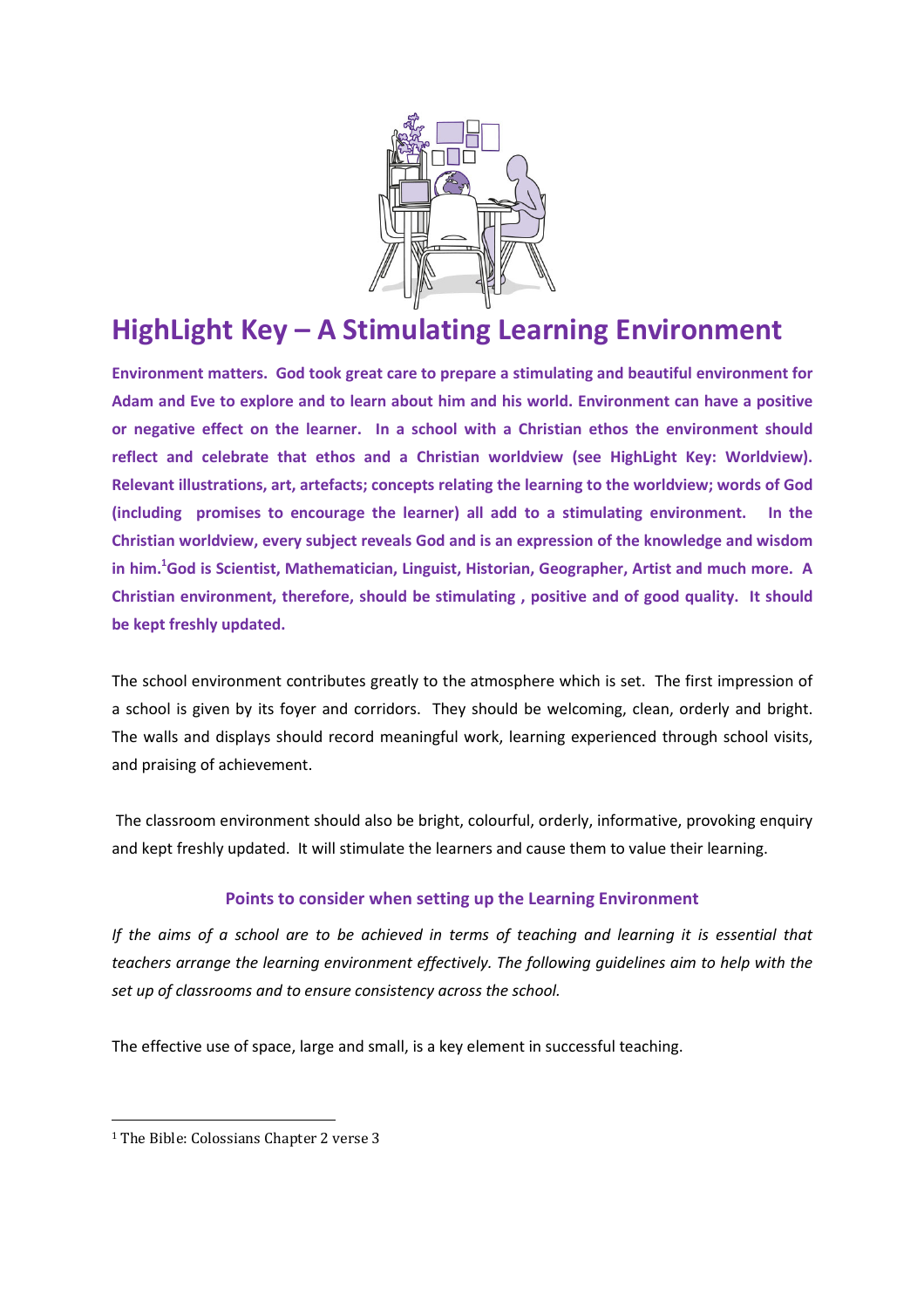

The classroom needs to be organized to be flexible – facilitating whole-class, group and individual work. Furniture needs to enable ease of movement around the room, to ensure there are no congestion points or dead spaces. School policy may encourage a designated carpet area where all children can see the (Interactive) Whiteboard. Tables should be organised for differentiated groups, remembering you can also use practical areas. The classroom needs to be tidy and uncluttered and have systems to ensure children take a large share in the responsibility.

Placing and using furniture, equipment and resources thoughtfully will contribute to an effective classroom.



Location of trays and cupboards to store exercise books needs careful consideration, in order that sides are left clear for display use. All resources should have a place and be available and accessible to all children. Trays, shelves storage boxes etc. should be labelled in a uniform style. Computerised labels and handwritten labels should be produced in relation to the school's handwriting policy.

Trays are useful for storing group's Literacy books, Maths books and Topic books. Check the school policy about whether children require their own individual trays. Each group needs a tray with basic equipment e.g. a pencil pot, dictionaries. There should be a place for book bags. (A storage box or expanding linen basket are suitable). Is there a tray/place for classroom assistants to store classroom work?

The preparation of the children's books is another vital consideration.



If the school has a policy on which books to use for particular subjects, it is important to follow this. The books should be labelled consistently either using computer labels or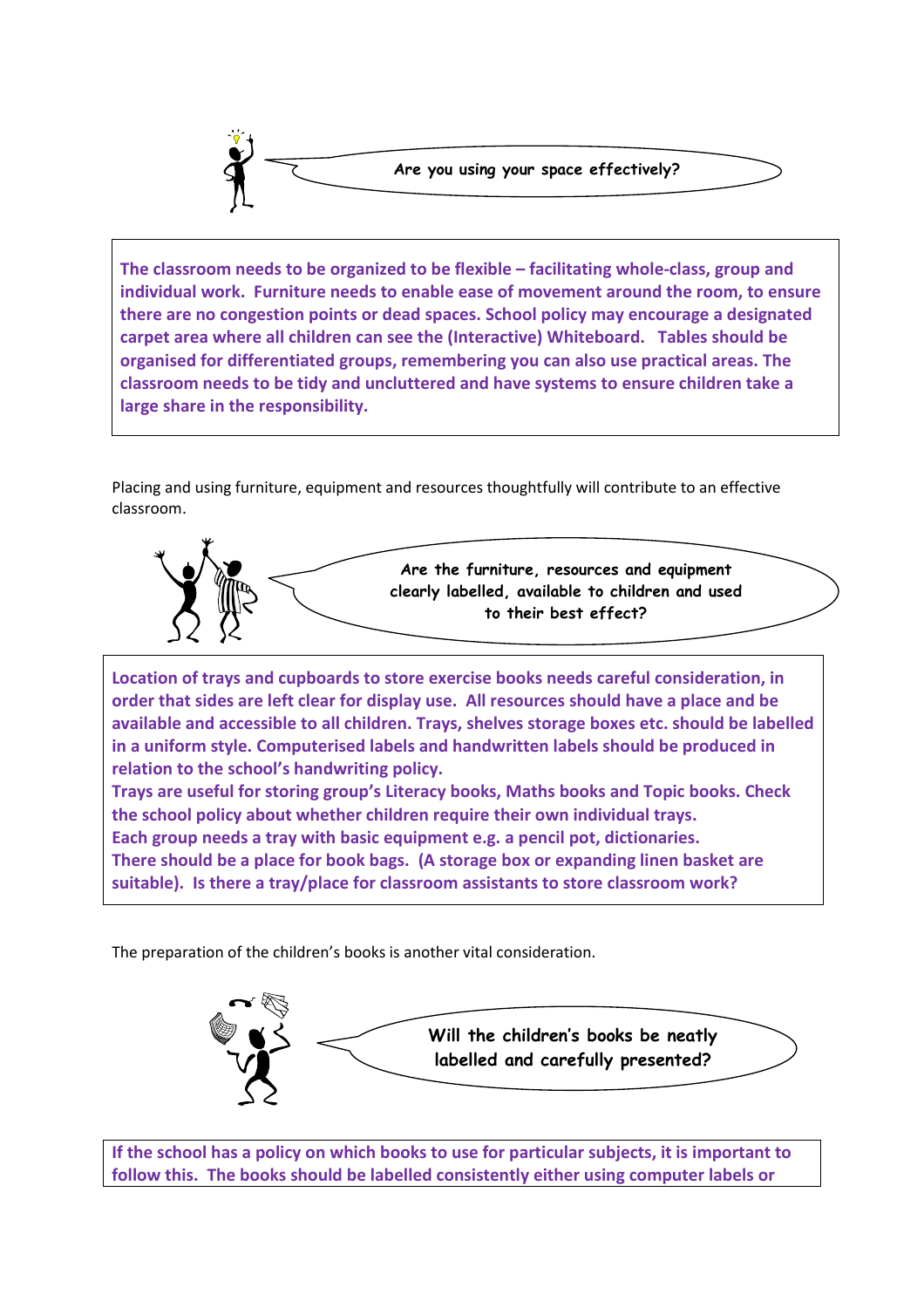handwritten by the children. Be clear about how books should be presented and cared for.



Have a place to display the timetable for the day: timings, content and organisation of the day's learning. A pictorial timetable helps the visual learners. Allow an area to display the classes learning intentions and success criteria for every lesson. Have a place to display the weekly timetable, the week's plans and playtime activity/duty rotas. This is essential information for anyone covering your class. Any class groups should be displayed. To make this flexible, it is good practice to laminate individual names and use Blue Tac or adhesive to move them around on group charts. Have the school marking codes, fire procedures, the school mission statement, discipline plan, a copy of the Lord's Prayer/School Prayer and code of conduct on display. Display anything relevant to the school's Behaviour Policy that will be used – such as team points, merit charts. Ensure the children's cloakroom pegs are labelled. A welcome sign on all doors that enter your classroom, including the class name and teacher's name, helps build a sense of identity and directs people to the right place.

Displays should be used to celebrate the learning achievement and effort of the pupils within the school and play a big part in creating and stimulating the learning environment in which children feel comfortable. Whenever possible, there should be an opportunity for the work of every child to be displayed and celebrated, encouraging all pupils even though content varies according to ability.

Each class should have:

A Literacy and Maths display. This does not have to be on a display board.

- An interactive spelling display. If possible this should be adapted for each new spelling pattern looked at and children should be able to add to it with post-it notes or white board pens.
- A topic display with space for artefacts. The children should be encouraged to contribute to this during the topic.
- Displays linking to a range of curriculum areas over the year.
- Consider a writing or Role play area this is particularly important for younger children. Ensure the school's presentation policy is followed regarding mounting, attaching work to displays.

Displays should be maintained throughout their lifetime.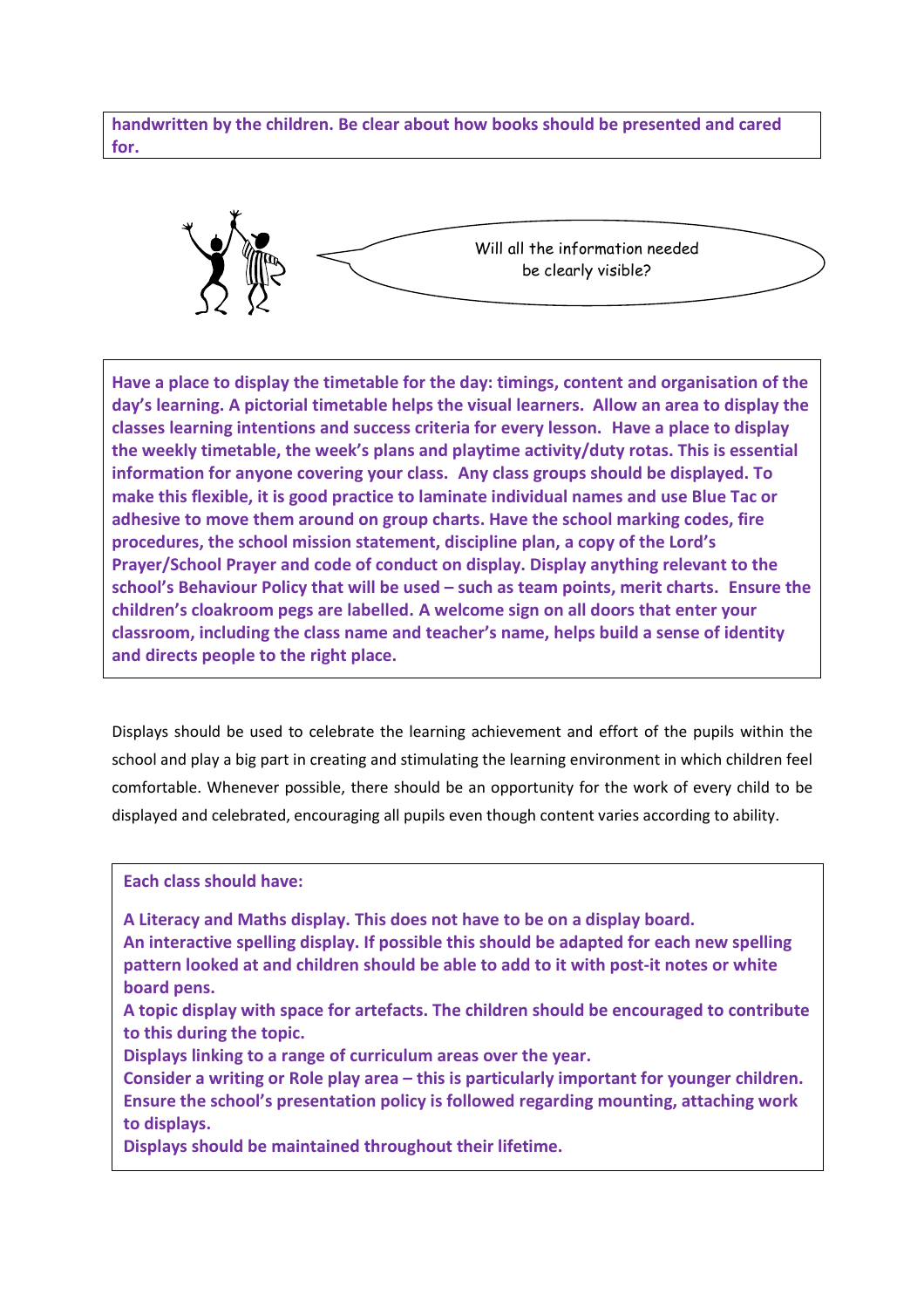

Your displays should be as interactive as possible – asking questions, involving physical contact, extending vocabulary and challenging children's thinking.

Have you got a range of displays to show end products; to show processes; to teach/challenge; to celebrate; to act a starting point; to support the current learning; to be interactive?

Ensure both a 2D and 3D element to your displays. Use artefacts, books, maps, photos. Consider using drapes to 'soften' the edges of a display and to link the wall element to a table top.

Displays should make clear the Learning Intention behind the activity.

Children's work should be sensitively displayed, so that other children can see it. It should be mounted in line with the school's policy. A variety of different work associated with a topic makes a more interesting display than several pieces of the same work.

Ensure that, over a period of time, all children have some of their best work displayed.



Put up lists of subject specific vocabulary; commonly used/function words; the range of words that mean the same (add, plus, sum, total)

If appropriate display, on a washing line, cards that the children will be working on e.g. words with the long vowel phoneme.

Put alphabet and number friezes up in different places (high, at eye level, on wall, on desk top). Use as appropriate for your year group. Ensure there are questions attached to these lines.

Show good examples of accurate letter formation and where to use punctuation. Do children know what to do?

E.g. "Stuck with a spelling? Try these five things first (and then the sixth bullet point is "Go and ask an adult")

E.g. "Finished and don't know what to do next? Why not…..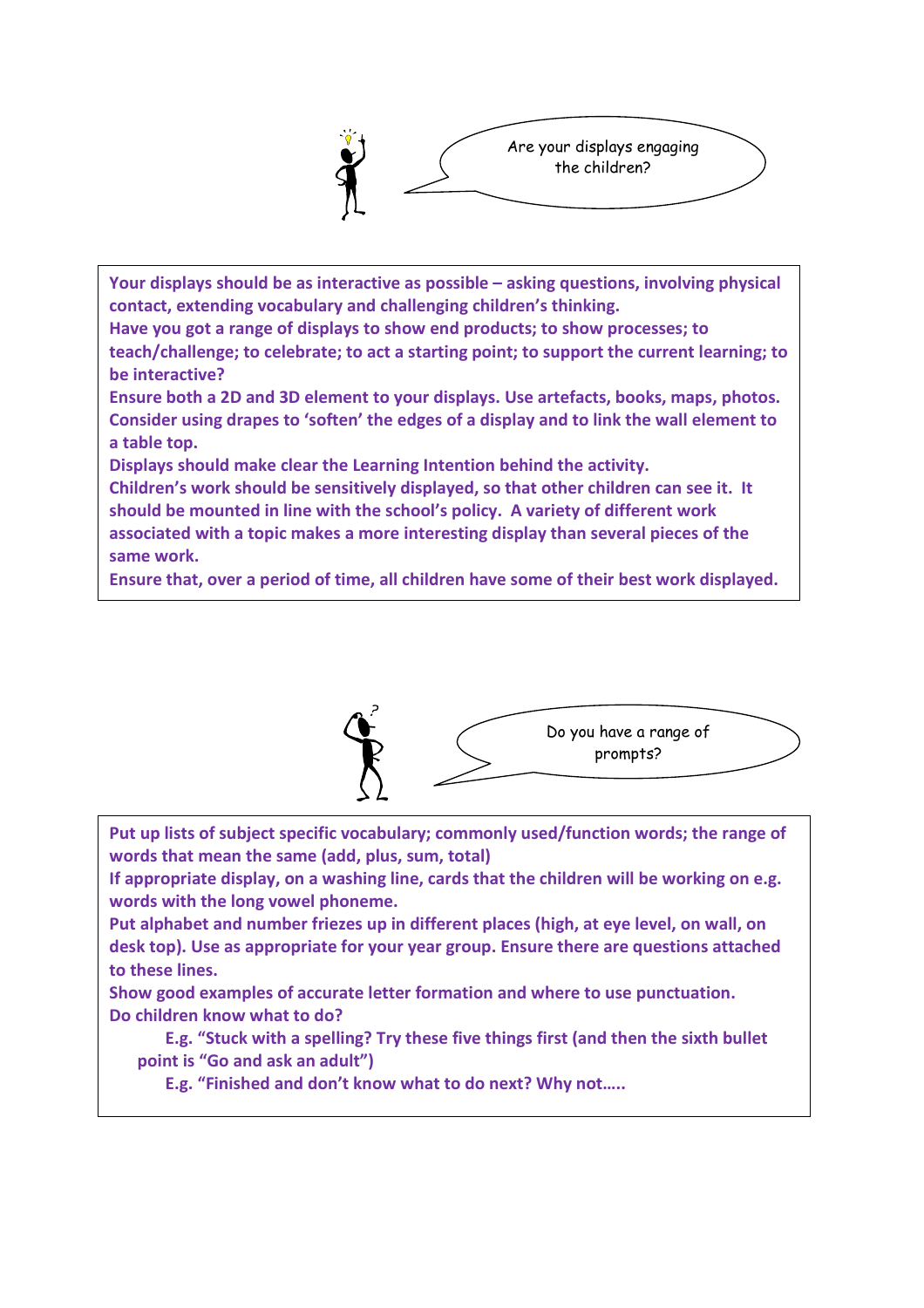



set a double standard, but reflect the expectations made of the children.<br>All patricipates the legislate of the children. school. Ensure the teacher's desk/stations/trays/cupboards do not become a dumping ground and All outside areas must be kept tidy at all times.

THE PRACTICAL OUTWORKINGS OF THIS KEY MAY BE FOLLOWED USING THIS CHECKLIST:

| Is there an IMPACT board? (important for visual learners)                           |  |
|-------------------------------------------------------------------------------------|--|
| Are there artefacts, photos, 3D items on display? (Kinaesthetic learners)           |  |
| Are books celebrated in different areas of the classroom? (Promoting Reading)       |  |
| Does the learning environment reflect the current topic?                            |  |
| Is there evidence of current spelling patterns/rules? (visual learners)             |  |
| Is there evidence of current Maths work/resources?                                  |  |
| Is there evidence of visual supports for sentence level work (e.g.                  |  |
| punctuation/connectives)? Is it being used? Has it come from a series of lessons?   |  |
| Are there challenging questions in the classroom which promote higher order         |  |
| thinking?                                                                           |  |
| Is topic and Maths vocabulary displayed in the classroom? (visual learners)         |  |
| Are there areas of the classroom that are softened e.g. with drapes, boxes?         |  |
| Is there a range of high quality pupils' work displayed from across the curriculum? |  |
| (valuing work and whole curriculum)                                                 |  |
| Are areas free of clutter?                                                          |  |

The above checklist helps teachers to develop an environment in which they can demonstrate pupils' value, as well as providing useful and challenging learning opportunities. Pupils should, as part of their stewardship, be encouraged to care for their learning environment, and may be able to have some creative responsibility within the classroom for displaying their work. Children should be exercising their God-given creativity and stewardship in these ways within the classroom.

## The Learning Environment in the Secondary School

The learning environment is equally important in secondary schools, although it is not always regarded as a priority. The issue is exacerbated by the fact that, in many cases, secondary teachers are more mobile, rather than being based in one room. HighLight encourages subject teachers (where they do have a base) to make their rooms a distinctive and stimulating expression of their subject. The walls can then be used to remind students of key facts and formulae and to honour the students' work. Where there are rooms that are not specifically designated as a subject base it is